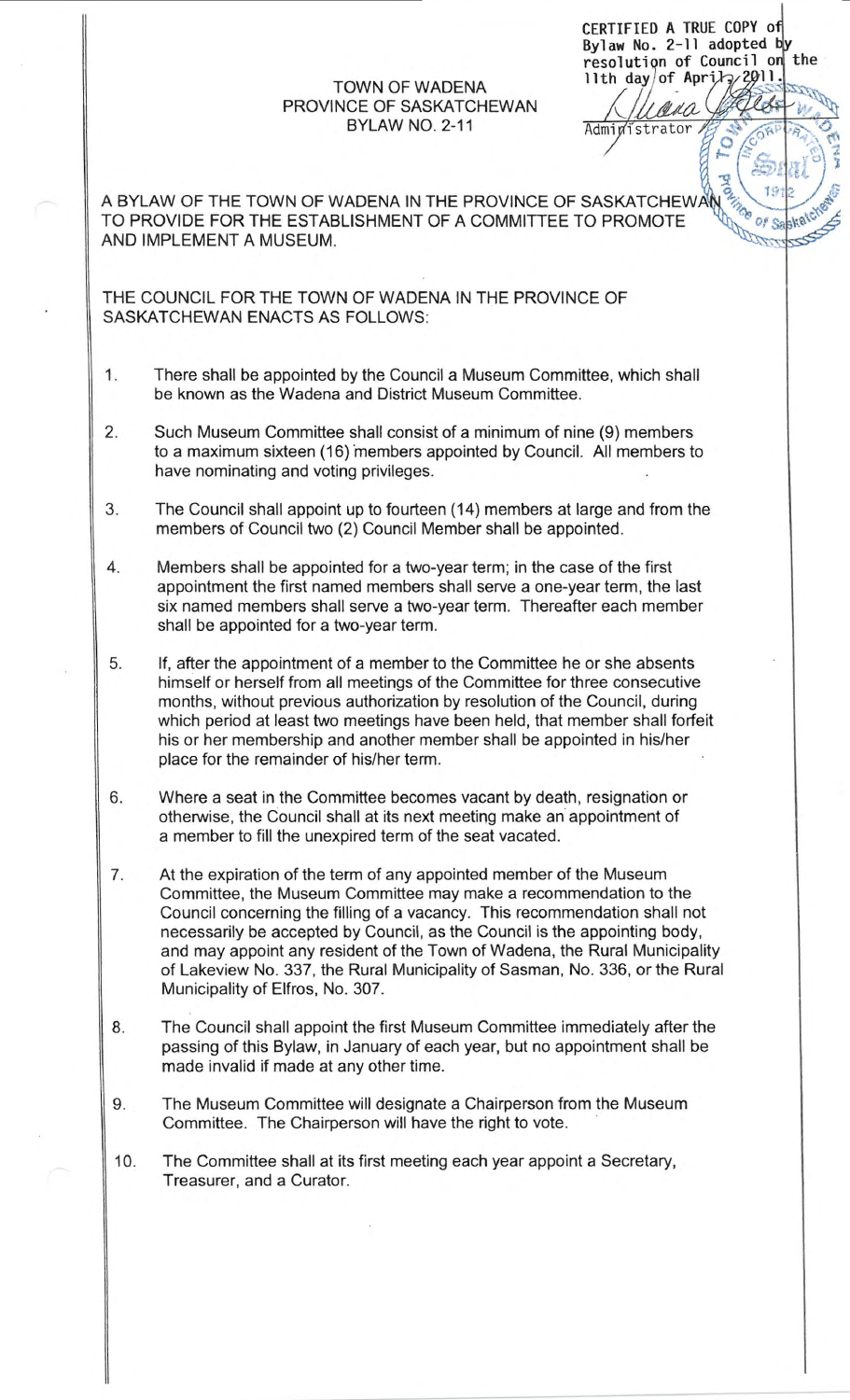Town of Wadena Province of Saskatchewan Bylaw No. 2-11

- 11. The Committee shall meet in regular session at least once every month on a date to be fixed at the first meeting of the Committee in each year. The Committee may hold special meetings at the call of the Chairperson.
- 12. A majority of the whole Committee is necessary to form a quorum, and no business shall be transacted unless there is a quorum.
- 13. All orders and proceedings of the Museum Committee shall be entered in books to be kept for that purpose, and shall be signed by the Chairperson and Secretary.
- 14. The Museum Committee shall make rules and regulations on all matters and things connected with the management, supervision and operation of the property, equipment and articles under its control. A certified copy of such rules and regulations shall be filed and approved by the Council prior to coming into force.
- 15. All safety precautions that are necessary, and as are prescribed by law together with senior government's rules and regulations, shall be observed at all times by the Committee.
- 16. The Committee shall recommend to Council from time to time for the betterment of facilities under their management, supervision and operation, and to prepare and keep current a five-year Development Plan.
- 17. The Museum Committee shall be responsible concerning the employment of personnel as may be necessary to carry out the programs on behalf of the Museum Committee in accordance with applicable legislation and agreements.
- 18. The Committee shall prepare a term of reference for personnel under their jurisdiction, clearly defining the duties and responsibilities of such personnel; and submit it to Council for approval coming into force.
- 19. All monies and funds raised by the Museum Committee shall be transferred immediately to the Town Administrator together with a detailed statement indicating the source of money.
- 20. The Committee shall make such returns and reports as may be requested by the Town Administrator.
- 21. Copies of Statements for all Accounts Receivable and all Accounts Payable shall be forwarded to the Town Administrator at least once each month.
- 22. All debts legally contracted by the Committee shall be payable within the financial year that debt is created.
- 23. The Museum Committee shall, on or before the 15<sup>th</sup> day of February in each year, prepare and submit to Council its estimates for the operation of the Wadena and District Museum for the succeeding year, and all monies required from the Council for the succeeding year.
- 24. The sum so allocated in such estimates as approved by the Council shall then constitute the appropriation for the Museum Committee for the succeeding year and no expenditures shall be made in excess of any individual appropriation without permission by resolution of the Council.